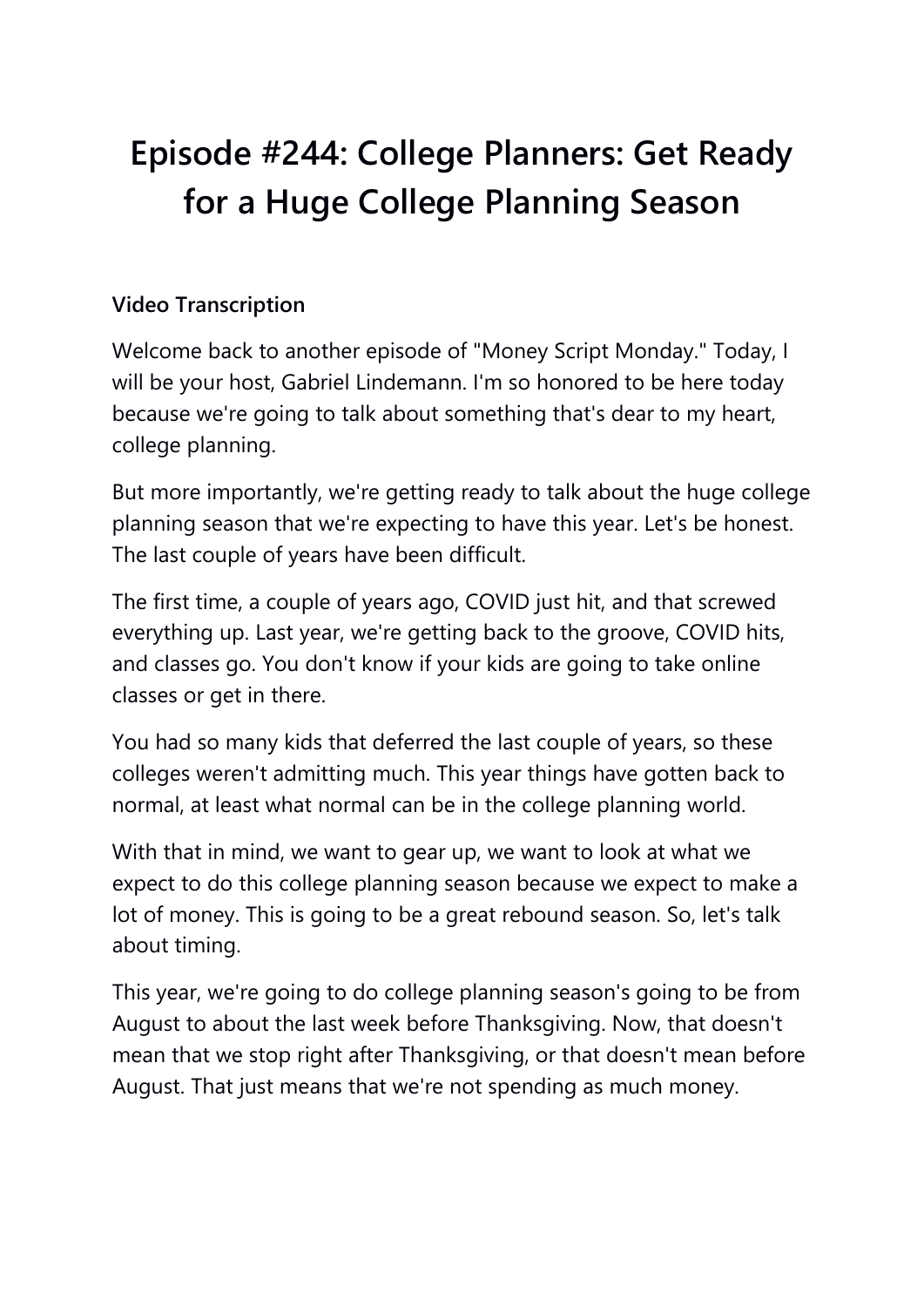So, during college planning season, we typically do two to three seminars per week. With that being said, we'll do one live seminar or two live seminars with a webinar.

Whereas outside of college planning season, we still want to continue doing seminars but scale it down a little bit. Maybe do one webinar a week, one seminar per week, and, kinda, scale down.

Now, with that being said, what we have learned over the last couple of years and it changes from time to time, but we really, if we're going to do seminars, Saturdays, Saturdays have been killing it.

Parents are out of work. They don't have to worry about getting babysitters. They don't have to worry about traffic, you know. So, Saturdays are working well. Those are the days that we're seeing 50, 60, 75, 100 RSVPs and we're assured anywhere from 40% to 60% show-up rates. So, Saturdays are a hit.

Now, what we're seeing right now is that Tuesdays are really good for the webinars. Now, why is that? Well, there are a few factors.

If you think about it, we have 3thursday-night football, we have other things going on, Tuesdays, it seems to be working better. Now, that will change throughout the season.

Contact me and contact your FSR, but as it stands today, we're seeing the best bang for our buck with doing webinars, live webinars, on Tuesday. That's what we're going to encourage.

So, we're going to encourage people to do a webinar on Tuesdays and then a live seminar at least on Saturdays. Those two combinations will put you in front of a lot of people.

Now, let's talk about location. It's been a little bit since we really focused on seminars and locations, but we want to get back to it. Let's be honest.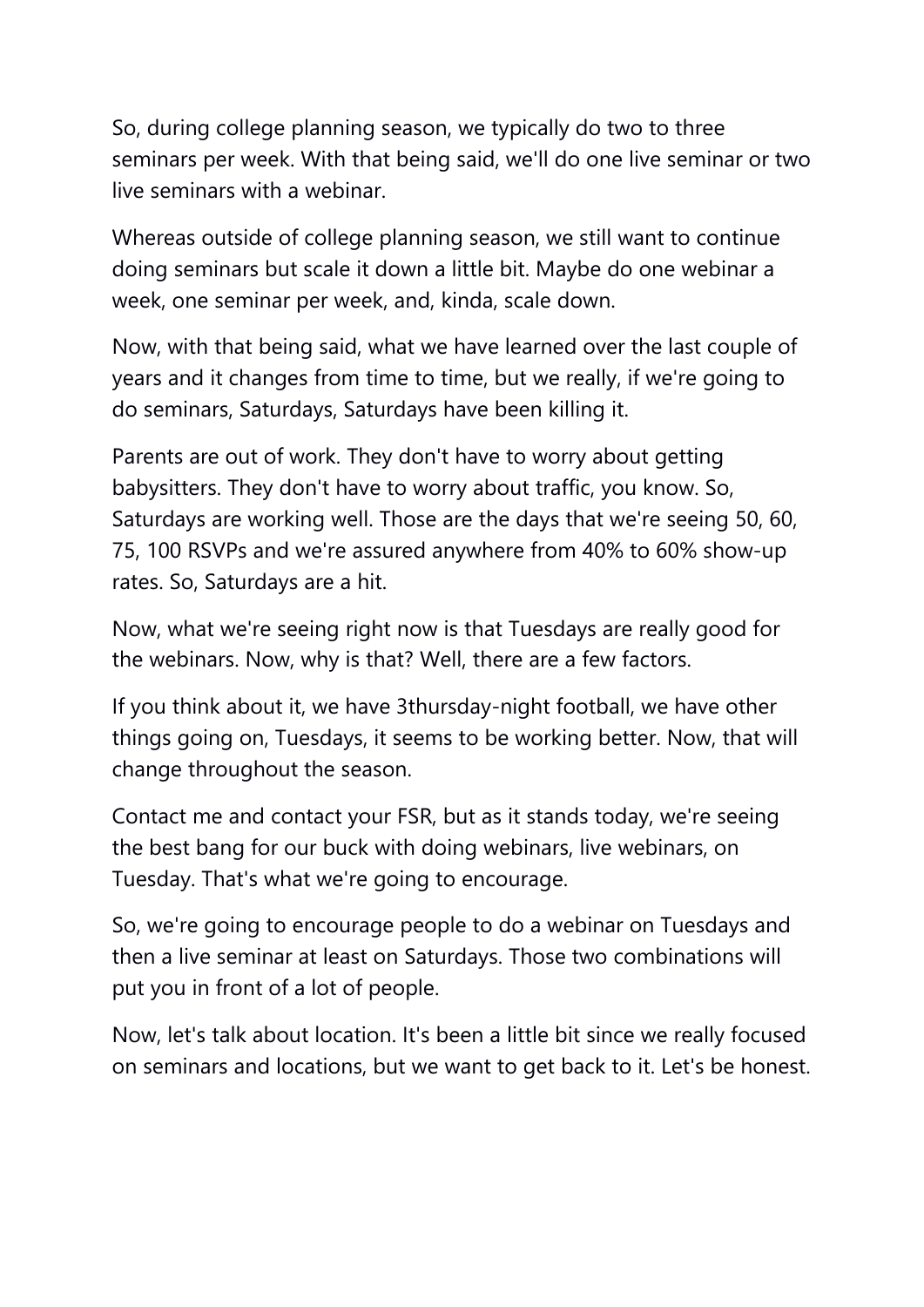We want to do high schools, libraries, community colleges, and educational places. Even people have rented out some of those learning labs, those work, too.

Now, what we want to avoid like the plague is things that people go for dinner seminars, you know. We don't want to have you paying for people to show up in the sense of buying their food.

So, under no circumstance do we want restaurants, corporate offices, clubs, and associations, all those things we've tried before, and died on the vine.

All that happened was you spent a lot of money in marketing, you spend more money to get people there, then you have to feed them. And most of those people are there just to get a free meal. It doesn't work in college planning.

Those kinds of seminar ideas are more in the financial planning world like in our shortfall or our wealth builder seminar packages but not in college planning.

Again, I'm going to emphasize this. If you're going to do a seminar, we will only approve it if it's going to be a high school library, community college, or something that is in the education field.

We're doing this because we want you to be successful unless you're making money, we're not making money. So, we're truly a partnership in this.

Then lastly, let's talk about what are we expecting this year? Gabe, why are you so optimistic? Gabe, why are you so happy about this year versus the last couple of years? Well, let's talk about that.

High schools and colleges for the most part are back in school. So, people are going back and sitting down, they're not doing the Zoom calls, they're not doing them, online sessions.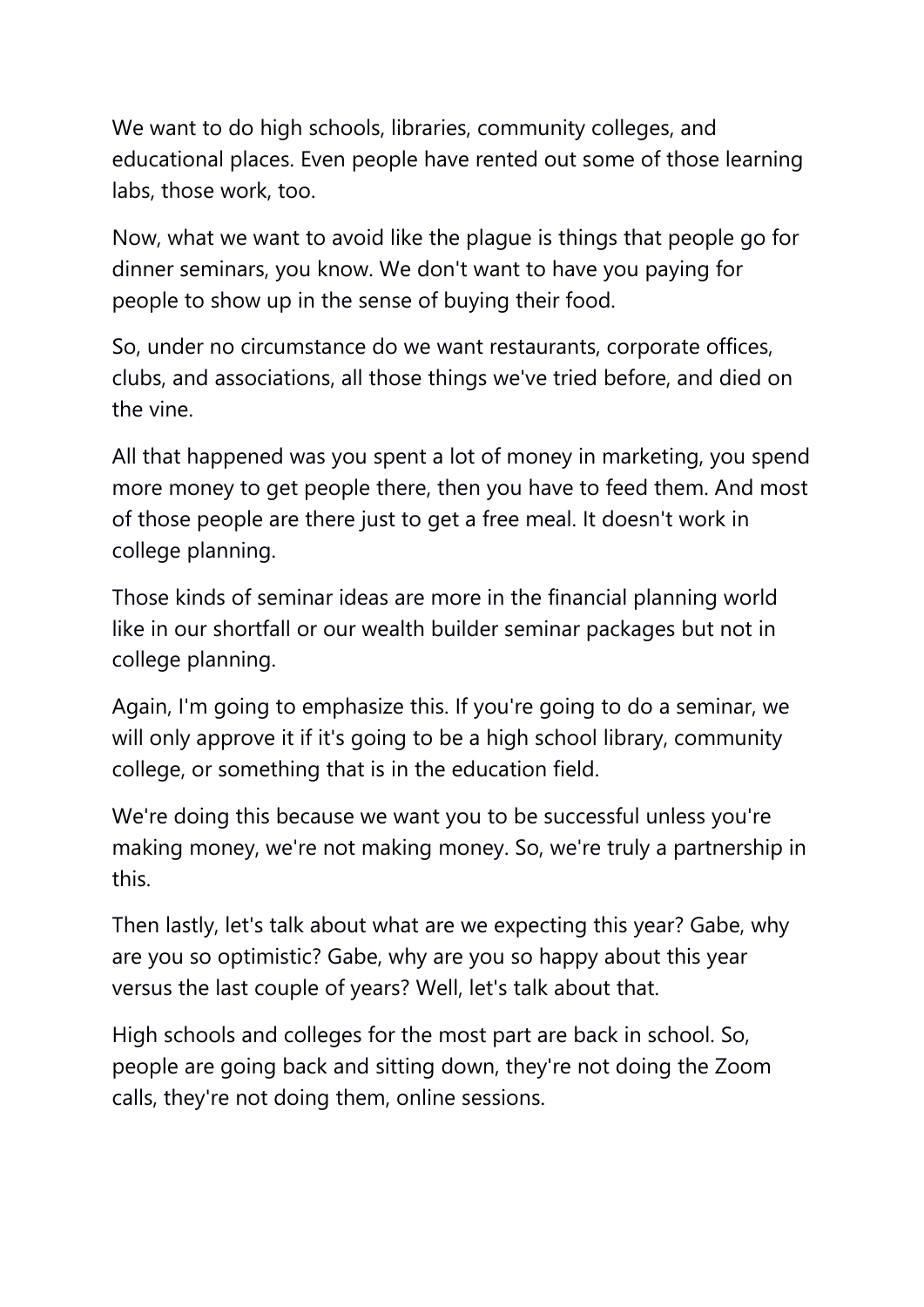Let's be honest. It didn't work. A lot of kids in high school and elementary school, my kids included, really lost out a year, two years of education.

I don't blame parents for not wanting to spend \$50,000 a semester to have them go to a great school but to do it at home where they don't get the education or that learning experience. So, I get it.

But with this year, it's coming back to normal. So, with that being said, parents are going to be more motivated. Kids are going to be more motivated. They want that college experience. So, we need to really double down on it.

Last year for the EFC, most college planning firms are only talking about the EFC. I get it. It's a two-year look back. Why scare people? But again, our program is different because we're not focused on EFCs, we're focused on families who have the money, but we want to teach them a better way to use their money.

So, again, the traditional approach, "Oh, let's try to lower your EFC and they'll take loans, and your son or daughter might get a piece of paper with their name on it." That's great. That's the old approach.

The new approach that we've been doing at LifePro for about 10 plus years is, "Okay. Families that have money, we always want to lower EFC as much as possible, but if they have money, how to use your money more effectively, how to really become your own banker, so you can use the policy on the positive arbitrage to pull out the loans, pay out the school costs."

Meanwhile, that money still earns a rate of return. It can supplement your retirement. It could pay for your son or daughter's first car as a present. The fact of the matter is, it's your money. So, you can do whatever you want.

And then most importantly I was talking about is that how EFC is changing to SAI which stands for Student Aid Index. This is going to be a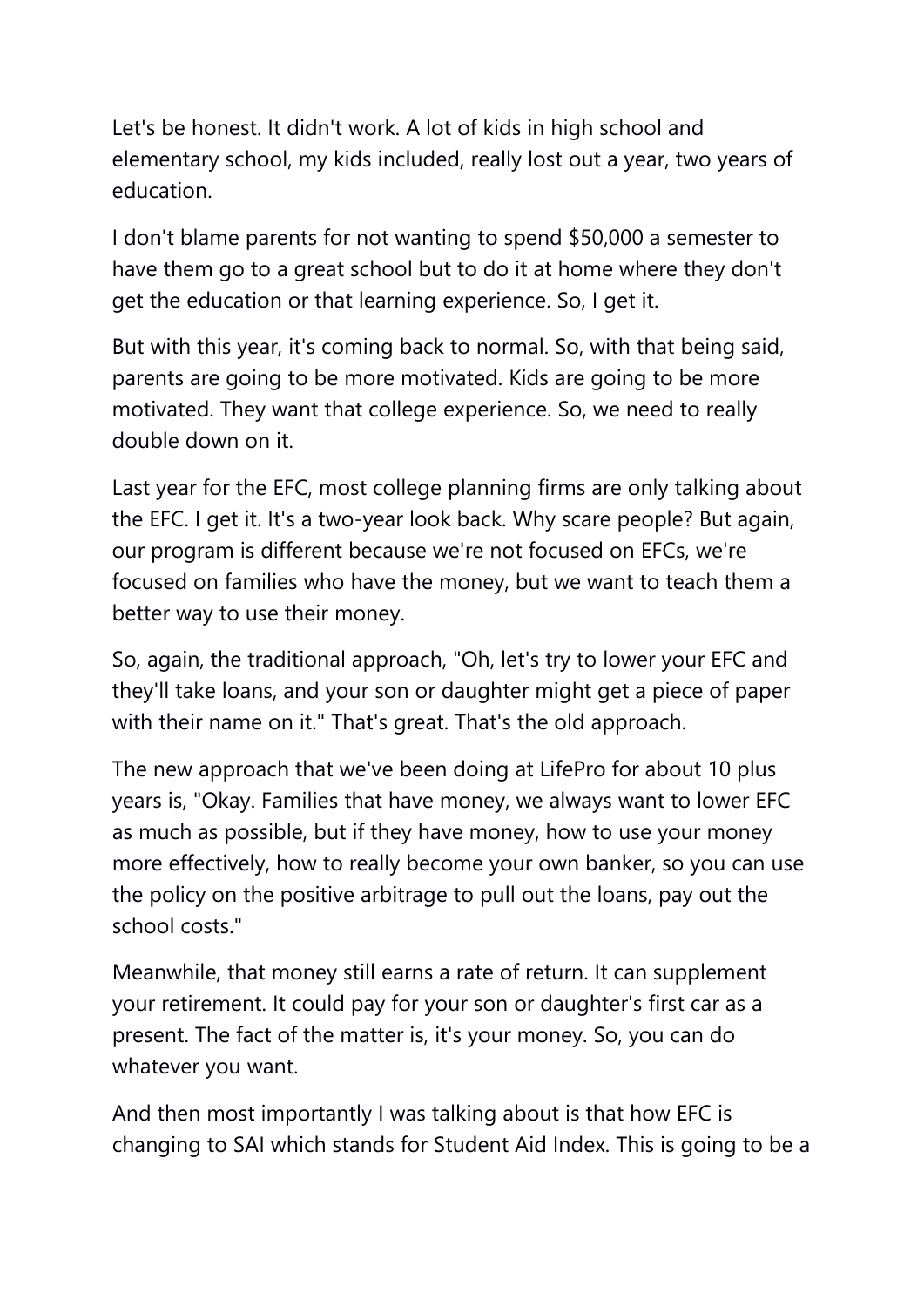huge blow for the middle class and lower middle class, upper-middleclass families, pretty much families that are making over a hundred thousand, it's going to really affect them. One of the biggest changes is schools and the government aren't going to be giving any kind of discount to families that have multiple kids in school.

Now, I don't want to get too much into the weeds on this because we're going to do some more webinars and seminars and education here at LifePro on the big changes, but I really recommend all the college planners are talking about it in their seminars, talking about it in their webinars, talk about, "Hey, you want to come and talk to me and my firm because we're going to tell you what's happening.

Well, nobody else is afraid to talk about it, but we're going to embrace it. We're going to teach our families how you know what, even though this hurts a lot of families because they're working with us, it's okay. We know what's happening.

We have a game plan, how to continue to successfully help our families, and huge opportunities. So, talk about the changes and talk about how nobody else is talking about it except college planners with LifePro.

COVID. Fortunately, COVID is still here. It's like every time you look up the news, you got COVID, monkeypox, all this negative stuff out there, who knows.

With that being said, if we're in October and, God forbid, you're in a state that the governor wants to shut it down for whatever reason, obviously the seminars, the good news is because we control over here at LifePro, we can then pivot to your live seminar, turn it off and become a webinar. But we have to work together because we don't know what's happening in every area in demographic and zip code.

So, we need you to keep your ears on the local community when you're doing the seminars to tell us what's going on, is it getting shut down, can you continue to do it, is there a scare, because there's no point in